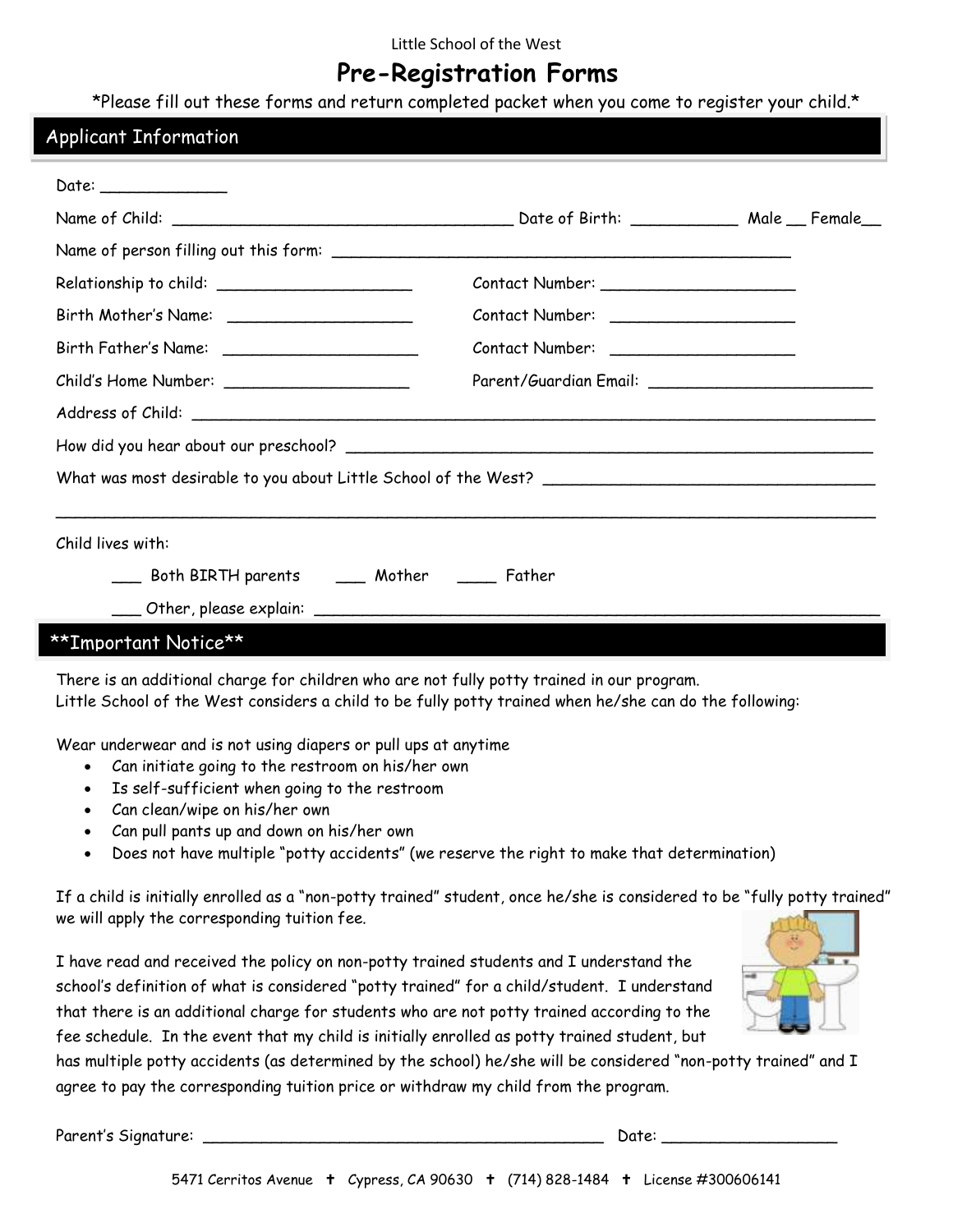### Acknowledgement of Parent Handbook

Please initial the following:

- \_\_\_\_\_ On these registration forms, I have provided the names of BOTH BIRTH parents of the above named child. I understand that it is school policy to allow both BIRTH parents the right to pick up the above named child from Little School of the West preschool, unless I provide copies of court documents that instruct the school to do otherwise. I also understand that failure to provide the appropriate information or documents may result in my child not being accepted to attend Little School of the West.
- \_\_\_\_\_ I understand that at the time of registration, I am required to provide a copy of my child's original birth certificate or certificate of birth (provided by the hospital) to the school office.
- \_\_\_\_\_ I understand that I am required to provide the school a copy of my child's up-to-date immunization record prior to their first day at Little School of the West.
- \_\_\_\_\_ I understand that I am required to notify the school whenever my child has been exposed to a contagious illness.
- \_\_\_\_\_ I understand and agree to a one month acceptance period for my child entering Little School of the West preschool. If my child displays continual disruptive and/or aggressive behavior or is not adjusting to the preschool program, my child will not be accepted into Little School of the West preschool.
- \_\_\_\_\_ I understand that Little School of the West preschool has policies concerning aggressiveness, disruptive behavior and biting. Children may be subject to suspension and/or expulsion for violation of these policies.
- \_\_\_\_\_ I understand that my child needs to be signed in and out each day in attendance and that there will be a \$15.00 fee added to my account for each time my child is not signed in or out. I understand that it will be **very important to explain this policy to all those who have authorization to drop off or pick up my child.**
- \_\_\_\_\_ I understand that the registration fee is **completely non-refundable** for any reason.

I have received the Parent Handbook for Little School of the West. I agree to read the handbook and to abide by its policies. I acknowledge that Little School of the West reserves the right to amend or change its policies and procedures throughout the school year without notice.

 **Parent Signature: \_\_\_\_\_\_\_\_\_\_\_\_\_\_\_\_\_\_\_\_\_\_\_\_\_\_\_\_\_\_\_\_\_\_ Date: \_\_\_\_\_\_\_\_\_\_\_\_\_\_\_\_\_\_\_\_\_\_\_\_\_\_**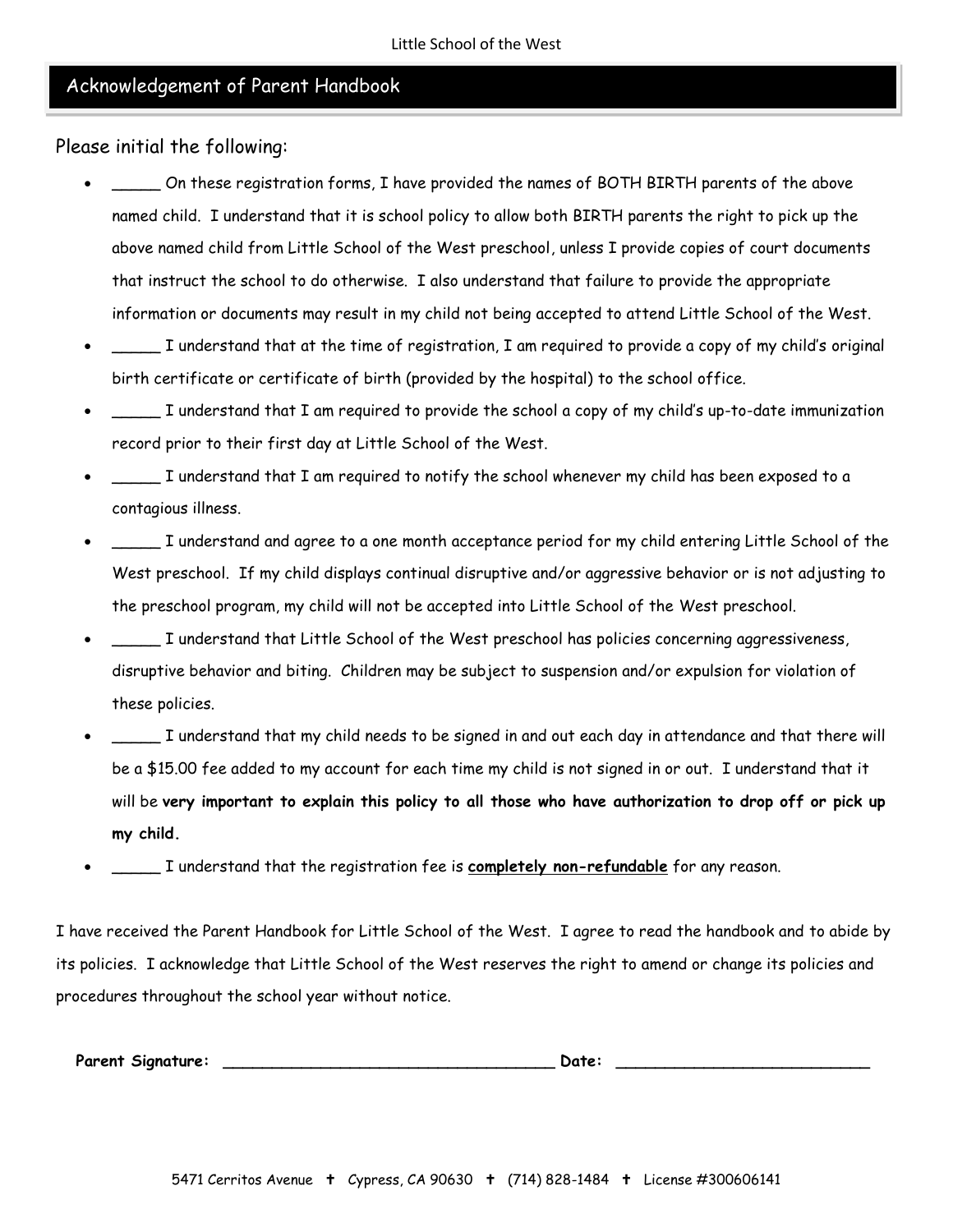## Enrollment Agreement (1 of 2)

The following information is provided to outline some of the policies of Little School of the West in order to avoid misunderstandings. These policies along with other school standards are published each year in the parent-student handbook. This handbook should be read carefully and discussed with your child.

#### **Financial Policies:**

Upon completing the Enrollment packet you will choose one of two payments options for the year:

- 1. Monthly: Tuition is due on or before the 1<sup>st</sup> of the month. Payments made after the 10<sup>th</sup> will include a \$50.00 late fee payment. If the 10<sup>th</sup> falls on a weekend, tuition is due the Friday before that weekend. Failure to pay by the 15<sup>th</sup> may result in prompt suspension of the student.
- 2. Weekly: Tuition is due and payable on Friday before the week of enrollment. Payments made after Wednesday of the current week will include a **\$15.00** late fee payment each week (accumulative). Failure to pay by Friday may result in prompt suspension of the student.

If a situation occurs that presents a hardship to you, please notify the Director so that the Elder Board can give consideration to your particular need. I hereby agree to comply with the above tuition policy. I also agree to notify the preschool office two weeks in advance of a preference in changing payment plans. I agree that I may not change my paying status to avoid paying for extra days. I hereby agree to also give the preschool office 2 weeks advance written notice prior to my child's last day of school, otherwise, I will be charged 2 weeks tuition.

If your account goes past 60 days without payment, you will be charged 1.5% per month finance charge (18% per year) retroactive to the  $1<sup>st</sup>$  day. A collection fee of up to 50% of the balance owing will be added if the account is assigned to an outside collection agency. In addition, you will be responsible for court cost and attorney's fees.

- **Behavioral Standards**: Students are expected to maintain a high standard of personal behavior. The teachers and administration are authorized to employ such discipline as they deem wise and expedient. Little School of the West reserves the right to suspend or expel students whenever school privileges are abused, infractions are repetitive in nature, or when conduct does not conform to Christian standards set by the policies of Little School of the West.
- **Conciliation Agreement:** As a Christian ministry we believe that the Bible commands believers to make every effort to live at peace and to resolve disputes with each other in private or within the church. Therefore, any dispute arising out of the relationship between the school and the home shall be resolved with assistance of the administration or as last resort, through legally binding arbitration. Should legal action, for any reason be taken against Little School of the West or any employee or agent thereof, and the school or its agent not be found at fault, the parent/guardian agrees to pay attorney fees, court fees, damages or other costs that Little School of the West or its agent should incur to defend itself against such action.
- **Admittance:** Children shall be admitted on a non-discriminatory basis, according equal treatment and access to services without regard to race, color, religious belief, national origin or ancestry.
- **Immunizations:** All children upon entering Little School of the West must be fully immunized as required by the Department of Health Services. Documentation of all current immunizations must be given to the school office before enrollment. As of January 1, 2016, personal beliefs exemptions are no longer accepted.
- **Sign in/out policy:** The Department of Social Services requires that parent(s) or other authorized adults sign their child(ren) in and out each day in attendance. It is also mandated that the signature be legible with at least the first initial and **FULL** last name written. A \$15.00 fee will be charged to your account if your child(ren) are not signed in or out.

\_\_\_\_ Initials here